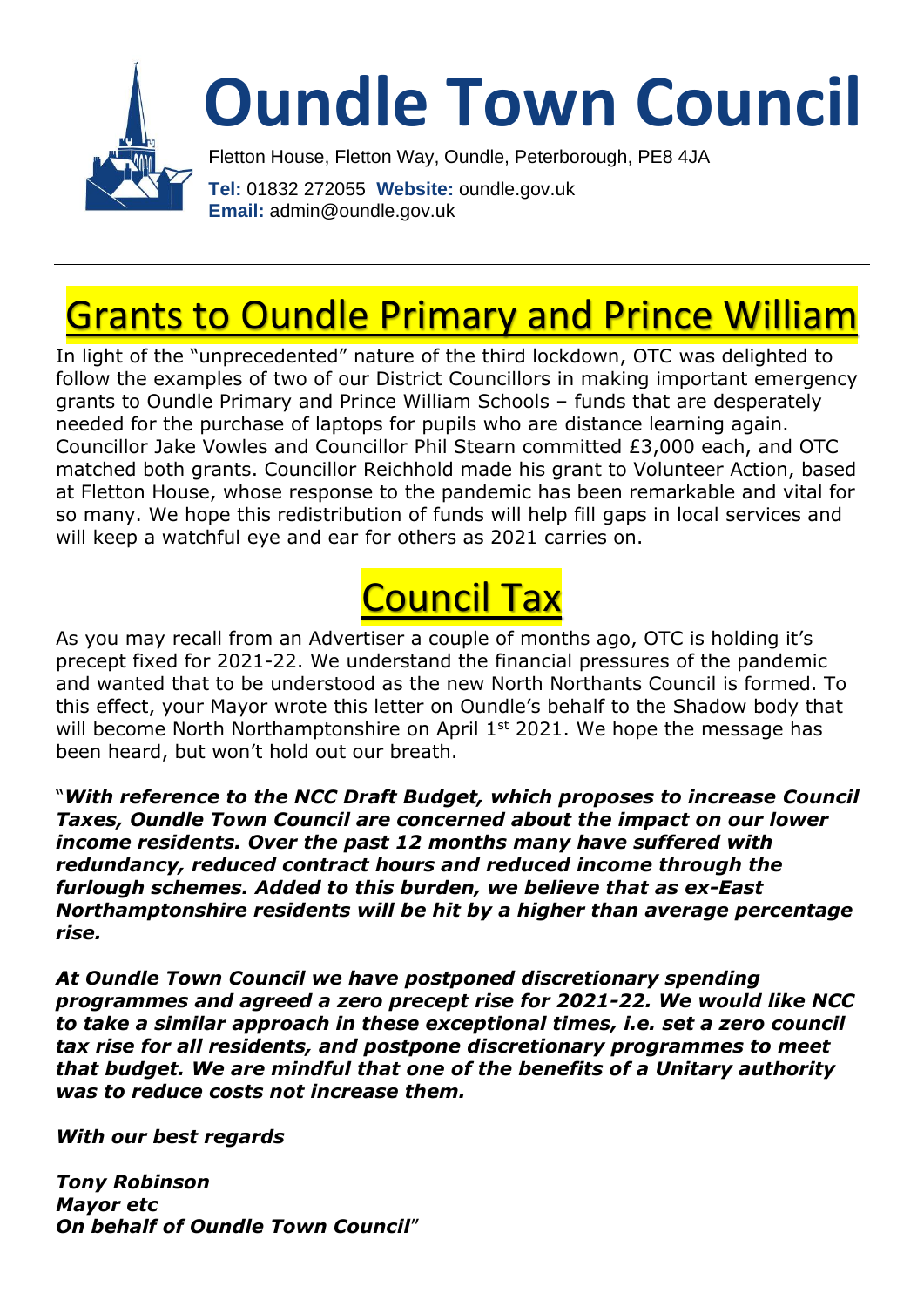### Wildflower Wardens

OTC is keen to adopt a long term wildflower strategy around the town, and as such would like to take some early steps on 4 pieces of our own land –

| <b>Creed Road</b> | <b>St Christopher's Drive</b> |
|-------------------|-------------------------------|
| Culme Close       | The Rec                       |

We're keen to hear from anyone who would be willing to join our band of "Wildflower Wardens" for these pieces of land, helping oversee the first seed sewing, and helping us grow (excuse the pun) and develop each site and others around Oundle, in partnership with the Blooming Oundle project amongst others. Time is against us for this spring and summer, so do please get in contact with the Council offices as soon as possible.

# Please Keep Oundle Tidy

Please use the litter and dog poo bins to keep Oundle tidy. East Northamptonshire Council (ENC) are responsible for emptying most of the litter and dog poo bins so if you see one that needs emptying you can report it to them on **01832 742000** or online at <https://www.east-northamptonshire.gov.uk/xfp/forms>.

**This will change when North Northants Council takes over from Northamptonshire County Council and ENC on April 1st and we'll post details about the changes on our website and in the Oundle Advertiser.**

## ENC's development plan for Oundle

#### **Is this what Oundle needs?**

Consultation now open online - **Ends 4:00pm 19th March 2021**

Our town's future is laid out in the East Northamptonshire Local Plan 2. The Oundle content of this plan is very different to what the town asked for in the various representations over the past 3 years.

Please see the links on the Oundle Town Council (OTC) web site OR search "*enc local plan 2 consultation*" and go to the link on the second section. There is a huge amount to read.

Although the process says that the plan is out for consultation, there is only a very limited remit of what can be raised in this consultation. It is only possible to comment on whether ENC's Plan is – ⅂

| Positively prepared | Justified | Effective | Consistent with national policy |
|---------------------|-----------|-----------|---------------------------------|
|                     |           |           |                                 |

Effectively you are being asked if you believe that the viable alternatives have been considered fairly. OTC do not believe that they have and will be preparing an evidence-based document to submit on the town's behalf in March (which we will publish on our site/social media feeds on March 17<sup>th</sup>).